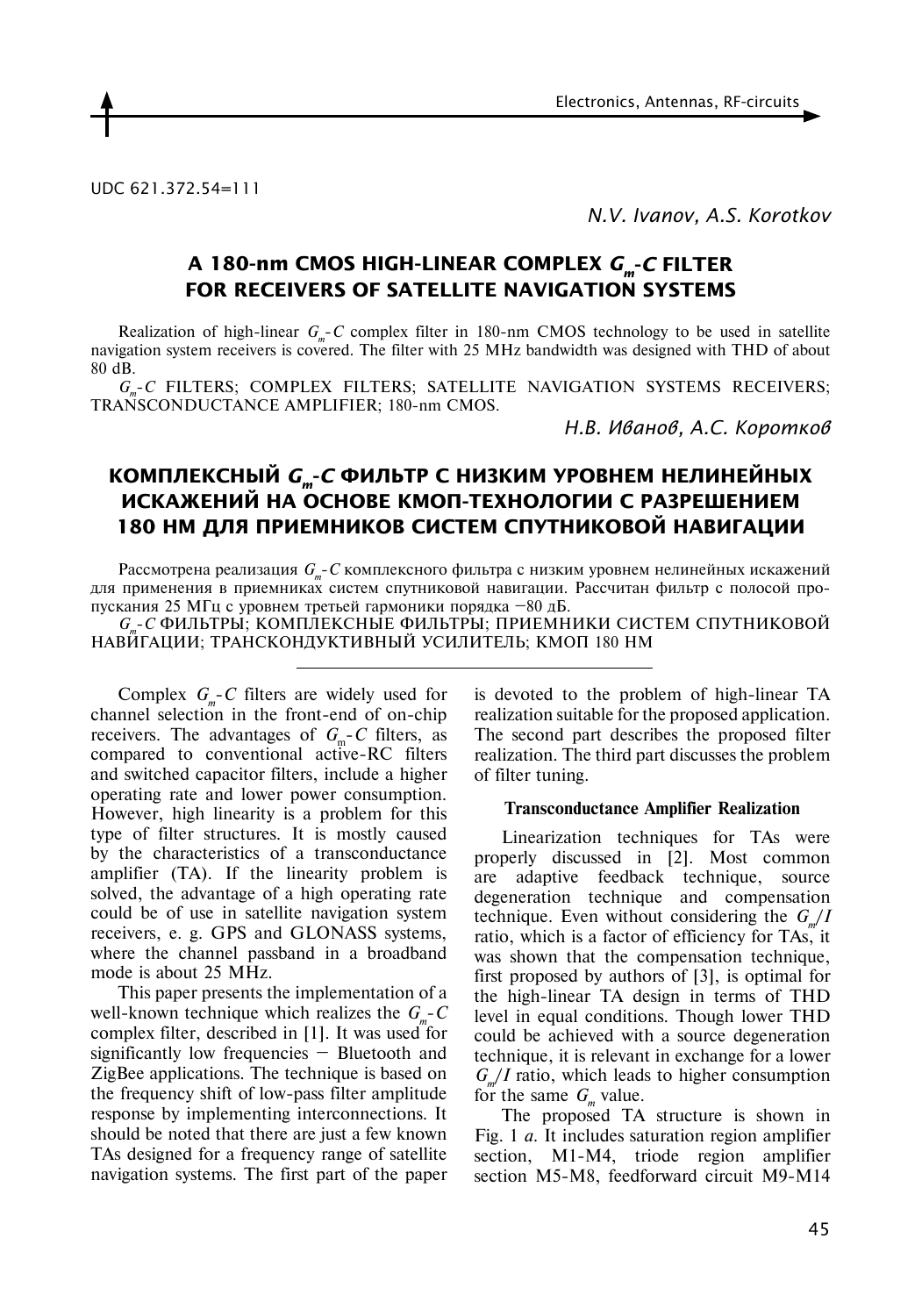

Fig. 1. Transconductance amplifier structure (*a*); DC characteristic of proposed TA (*b*)

Table 1

| Transconductance<br>amplifier | [3], 2002              | $[4]$ , 2010             | $[5]$ , 2012<br>(source degen-<br>eration) | This work                   |
|-------------------------------|------------------------|--------------------------|--------------------------------------------|-----------------------------|
| Technology, nm                | 350                    | 180                      | 180                                        | 180                         |
| Supply voltage, V             | 2.5                    | 1.8                      | 1.8                                        | 1.8                         |
| THD, dB                       | > 54<br>$1$ MHz)<br>(1 | 51<br>$(1 V_{m} 50 MHz)$ | < 50<br>$10$ MHz)<br>(0.8 V)               | 59.22<br>$(1 V_{m} 50 MHz)$ |
| $G_m$ value, uA/V             | 68                     | $120 - 287*$             | $140 - 340*$                               | $159(130-200)*$             |

**Comparison of transconductance amplifiers**

\* Variation due to  $V_c$  change for the fixed linear input amplitude range.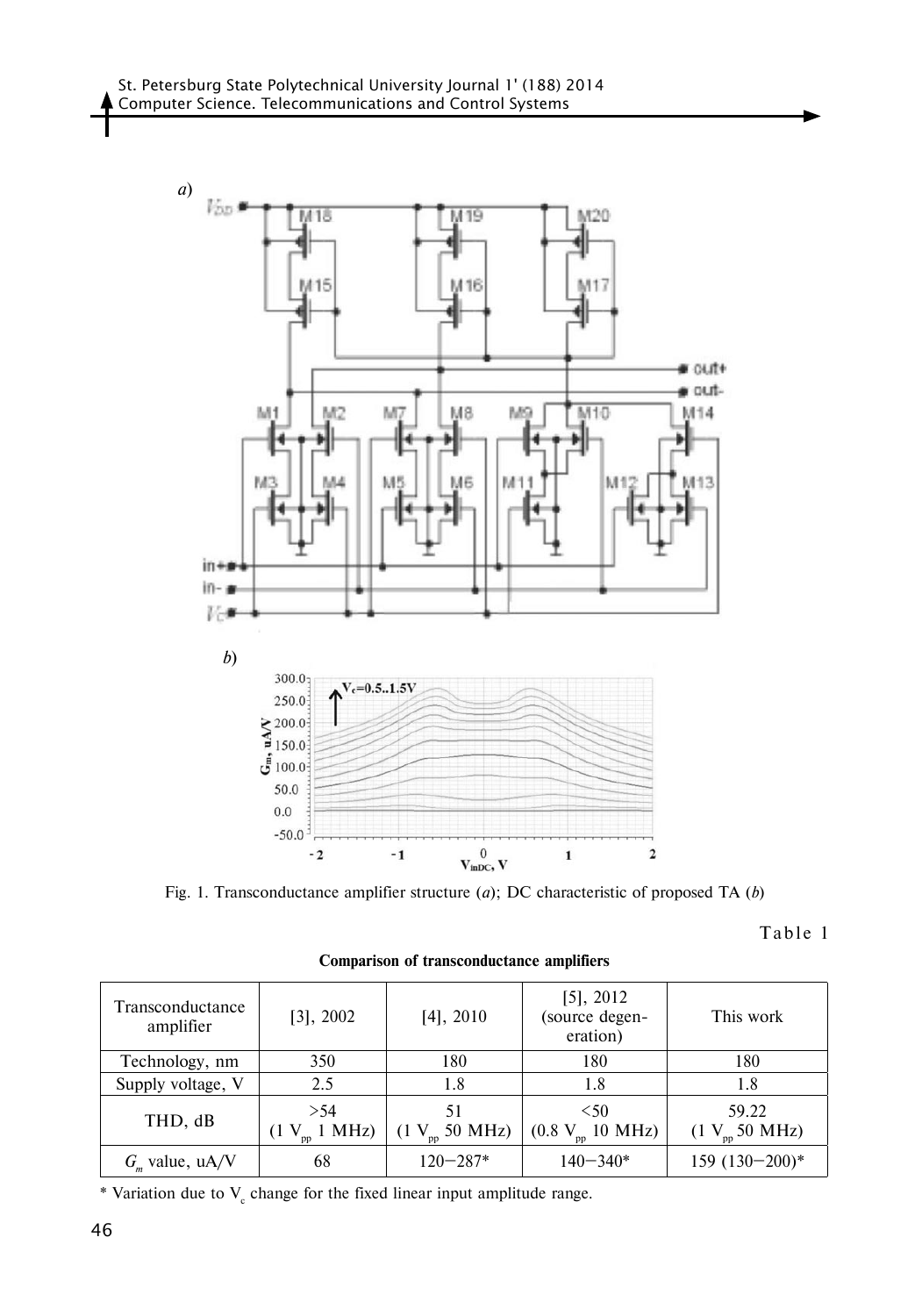and current mirror as dynamic load M15-M20. Using a parametric analysis in Cadence IC 6.15 for UMC\_180 library transistors P\_18\_MM and N\_18\_MM, supply voltage  $V_{dd}$  of 1.8V and control voltage  $V_c$  of 1V, the TA with  $G_m$ value of 159 uA/V was designed. The transistor length was set to 240 nm for better operating performance. Resulting transistors sizes are the following: M1-M4, M11:  $W = 1.95$  um, M9-M10: W = 0.975 um, M7-M8, M14:  $W = 240$  nm, M5-M6:  $W = 2$  um, M12-M13:  $W = 1$  um, M15-M20:  $W = 14.8$  um.

In Fig. 1 *b* DC characteristic  $G_m = f(V_{inDC})$ , where  $V_{inDC}$  is the applied voltage difference at the input of the TA, is shown. 1 %  $G_m$  variation range is  $\pm 672$  mV, which is nearly 75 % of the supply voltage limit. Table 1 compares characteristics of the proposed TA versus familiar analogues. The  $G_m/I$  ratio, which was mentioned only for [3], is 1.15 for the proposed amplifier. In [3] it was less than 1.

In [2], no information was given for the frequency at which THD was simulated. As it is, for lesser input amplitude of 0.5  $V_{\text{pp}}$  THD was certainly less than 59 dB. For better comparison the power consumption and  $G_{m}/I$ ratio should be analysed, but most publications do not provide necessary information.

## **Complex Filter**

The proposed filter structure is shown in Fig. 2 *a*. Number 1 marks the input TA, which realizes voltage-to-current conversion; 2 marks TAs in a resistor mode; 3 marks a block of gyrators, which realizes inductance imitators; 4 marks blocks of grounded capacitors; 5 marks blocks of interconnection gyrators  $G_{11}$ - $G_{55}$  for complex reactance transform: each node of a frequency-dependent element, namely capacitor, is connected to its counterpart in other channel. The Frequency shift is defined by the equation:

$$
\omega_{0} = G_{ii} / C_{i},
$$

where  $G_i$  – value of interconnection TA (in gyrator);  $C_i$  – value of the node capacitor.

Calculated values for the capacitors are the following:

$$
C_1 = C_5 = 2.50 \text{ pF}, C_2 = C_4 = 6.55 \text{ pF},
$$
  
 $C_3 = 8.10 \text{ pF}.$ 

Taking into account the effect of parasitic capacitance, after the first simulation the capacitor values were recalculated:

$$
C_1 = C_5 = 1.89
$$
 pF,  $C_2 = C_4 = 4.96$  pF,  
 $C_3 = 6.13$  pF.

The values of the TAs needed for interconnection gyrators are the following:

$$
G_{11} = G_{55} = 173 \text{ uA/V}, G_{22} = G_{44} = 453 \text{ uA/V},
$$
  

$$
G_{33} = 560 \text{ uA/V}.
$$

These TAs were designed by the same method as the main TA. The characteristics do not change linearly with a proportional increase (or decrease) of transistor sizes. Using a parametric analysis, amplifiers with nearly the same linearity and  $G_{n}/I$  ratio were realized.

The complex filter amplitude response  $|K(p)|$  is shown in Fig. 2 *b*. The dotted curve refers to a filter response before capacitors recalculation. The solid line refers to a final response of the designed filter. Table 2 compares complex filter characteristics. There are no available works where the bandwidth would be the same, but it is worth noting that even for lower frequencies and narrower bandwidth the linearity of the designed filter is significantly better.

#### **Tuning**

It is known that in  $G_{m}$ -*C* filters the tuning system requires the compensation of the technological variation of parameters. There are different approaches to the problem of building a tuning circuit, e. g. in accordance with [3], it could be a phase-locked loop with the  $G_m$ -based VCO and reference oscillator *f ref*, as shown in Fig. 3 *a*. The idea is always in tuning by changing the control voltage  $V_c$ . Taking into account a significant difference in values of interconnection TAs, which could lead to a different change for the same control voltage change, it is imperative to check if the two tuning systems are required**.**

Fig. 3 *b* shows tuning characteristics of the filter. The control voltage  $V_c$  was changed simultaneously for all TAs of the filter structure from 0.9 V (dotted curve) to 1.1 V (dotteddashed curve). The solid line refers to an initial value of 1 V. The frequency shift is not the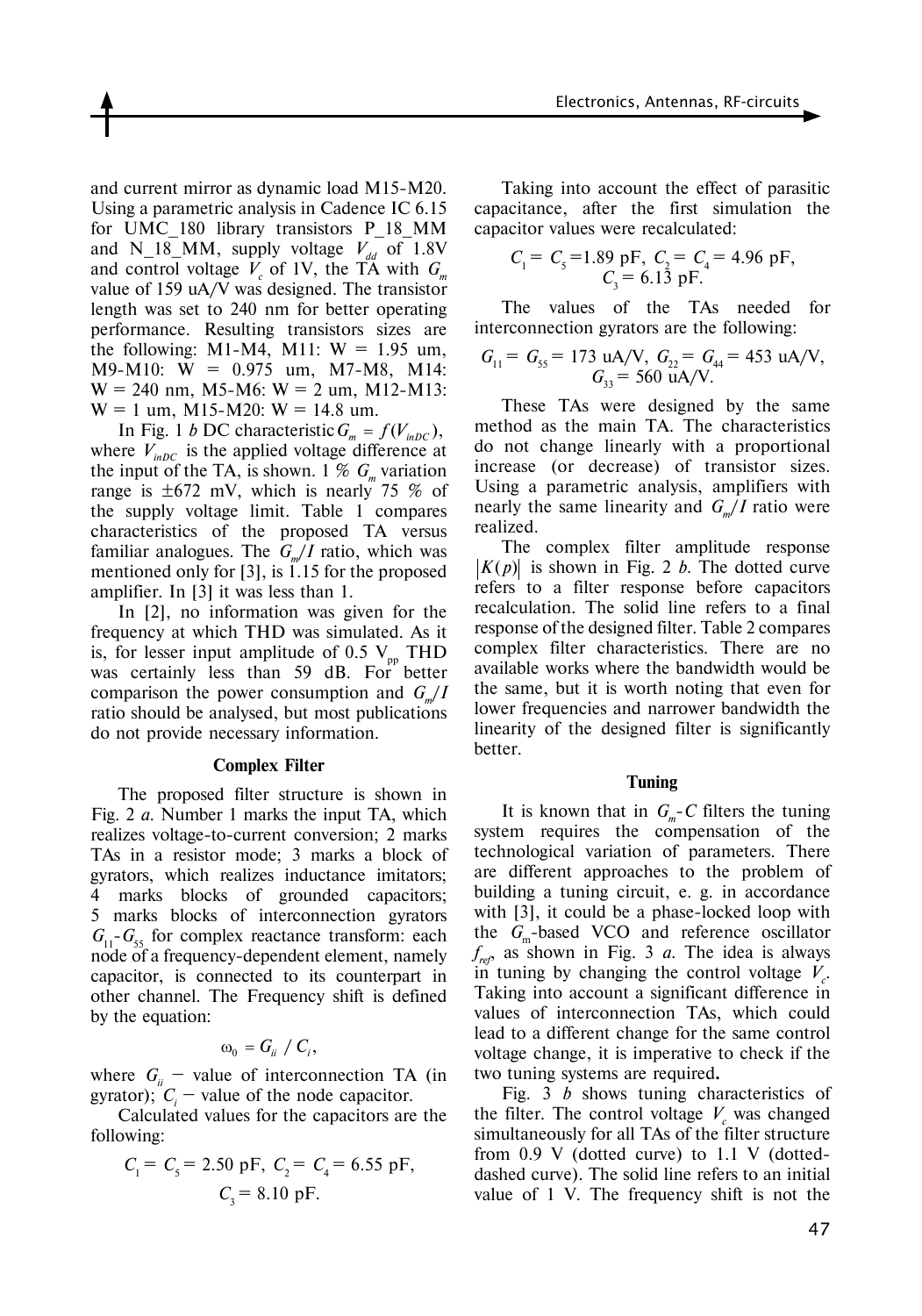

Fig. 2. *Gm*-*C* complex filter structure (*a*); frequency response of complex filter (*b*)

Table 2

| Work                      | $[6]$ , 2006                          | $[7]$ , 2013     | This work                                               |
|---------------------------|---------------------------------------|------------------|---------------------------------------------------------|
| Technology                | $G_{\mu}$ - <i>C</i> , 180 nm         | ARC, 65 nm       | $G_{\rm m}$ - <i>C</i> , 180 nm                         |
| Prototype                 | Butterworth, 6th order                | 6th order        | Butterworth, 5th order                                  |
| Center frequency, MHz     |                                       | $4 - 28$         | 27.5                                                    |
| Bandwidth, MHz            |                                       | $4.2 - 18$       | 25                                                      |
| Image rejection ratio, dB | 55                                    | $>$ 31           | >47                                                     |
| Linearity                 | THD 45 dB (0.2 $V_{\text{pp}}$ 2 MHz) | IIP3 $25-28$ dBm | THD >80 dB (1 $V_{pp}$ 25 MHz)<br>IIP3 33 dBm (100 Ohm) |
| Power consumption, mW     | 0.72                                  | $8.5 - 26$       | $\approx 36$                                            |

**Comparison of complex filter characteristics**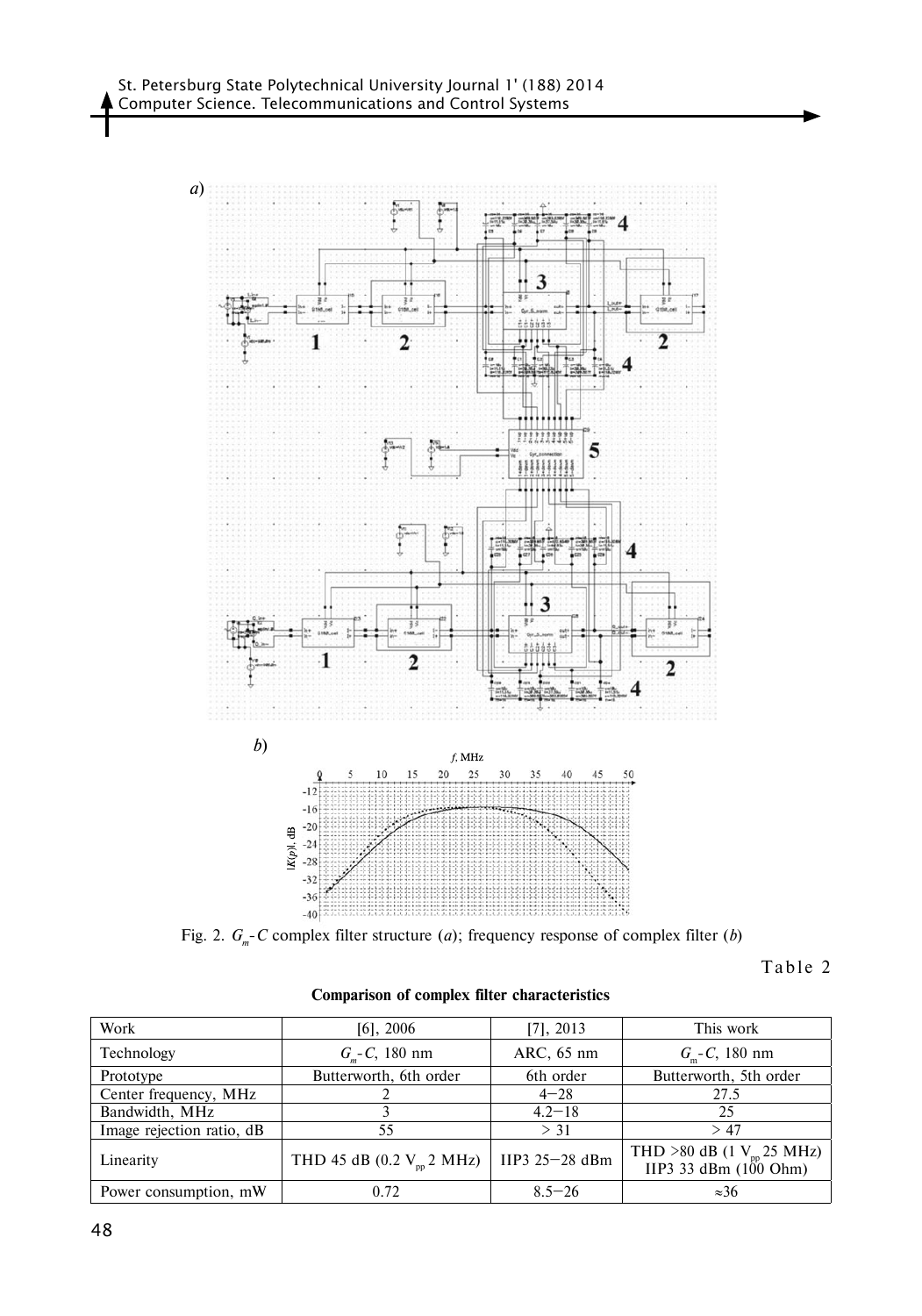

Fig. 3. Block diagram of tuning circuit [3] (*a*); tuning characteristic of proposed filter (*b*)

same for  $V_c = 1.1$  V and  $V_c = 0.9$  V, because of non-linear dependence of  $G<sub>m</sub>$  versus control voltage, as could be seen from Fig. 1 *b*. A more important thing is that the relative change of the center frequency and bandwidth is not the same (23.63 and 28 %, respectively for 0.9 V and  $12.73$  and  $12\%$  for 1.1 V). Depending on the target range of the frequency shift and bandwidth change, both the second frequency tuning system and automatic gain control circuit could be required.

A complex 180-nm CMOS  $G_m$ -C filter with high linearity was designed. The obtained linearity is more than 80 dB THD  $@1V_p$ 25 MHz, for 25 MHz bandwidth filter centered at 27.5 MHz. The power consumption is about 36 mW for 5+5 order Butterworth complex filter. The achieved linearity in terms of IIP3 is at least 5 dBm higher. The problem of filter tuning was discussed. It was confirmed that for a relatively high frequency shift more than one tuning system would be required.

#### **References / СПИСОК ЛИТЕРАТУРЫ**

1. **Phanumas Khumsat, Apisak Worapishet** Design of 1.8-V CMOS Polyphase Filter for Dual-Mode Bluetooth/Zig-Bee Transceiver. *ECTI Transactions on Electrical Eng., Electronics and Communications,* 2006, Vol. 4, No.1, pp. 29–34.

2. **Ha Le-Thai, Huy-Hieu Nguyen, Hoai-Nam Nguyen, Hong-Soon Cho, Jeong-Seon Lee, Sang-Gug Lee** An IF Bandpass Filter Based on a Low Distortion Transconductor. *IEEE Journal Solid*-*State Circuits*, 2010, Vol. 45, No. 11, pp. 2250–2261.

3. **Korotkov A.S., Morozov D.V., Hauer H., Unbehauen R.** A 2.5-V, 0.35-um CMOS transconductance-capacitor filter with enhanced linearity. *Proc. MWSCAS'02*, Tulsa, 2002, Vol. 3, pp. 141–144.

4. **Vijaya Bhadauria, Krishna Kant, Swapna** 

**Banerjee** A Tunable Transconductor With High Linearity. *Proc. IEEE Asia Pacific Conference on Circuits and Systems*, 2010, pp. 5–8.

5. **Shin-Jye Hsu, Che-Yu Lu, Chung-Chih Hung.** 40MHz *G*m-*C* Filter with High Linearity OTA for Wireless Applications. *Proc. Internat. Symp. on VLSI Design, Automation, and Test*, Apr. 2012, pp. 1–4.

6. **Ramin Zanbaghi, Mojtaba Atarodi, Armin Tajalli** An Ultra-Low Power *G<sub>m</sub>*-C Complex Filter for Low-IF Wireless PAN Applications. *Proc. TENCON* 2006, pp. 1–4.

7. **Nan Qi, Zheng Song, Baoyong Chi Albert Wang, Tianling Ren Zhihua Wang.** A Multimode Complex Bandpass Filter With *G<sub>m</sub>*-assisted Power Optimization and I/Q Calibration. *Proc. ISCAS* 2013', pp. 1845–1848.

**IVANOV, Nikita V.** *St. Petersburg State Polytechnical University.* 195251, Politekhnicheskaya Str. 29, St. Petersburg, Russia E-mail: ivanovnick@mail.ru

**ИВАНОВ Никита Валерьевич** – *инженер первой категории кафедры интегральной электроники Санкт-Петербургского государственного политехнического университета, студент шестого курса*.

195251, Россия, Санкт-Петербург, ул. Политехническая, д. 29 E-mail: ivanovnick@mail.ru